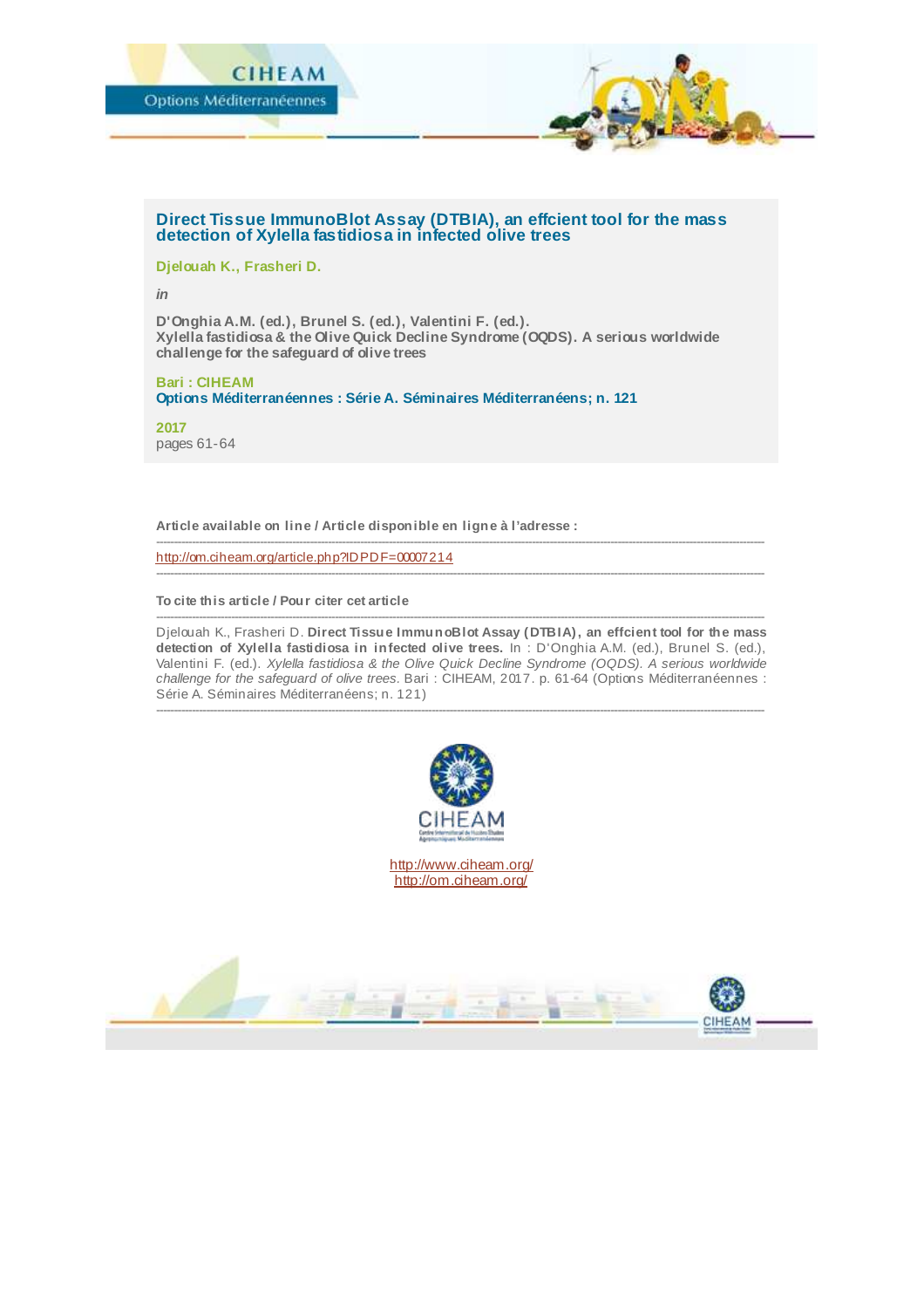# **Direct Tissue ImmunoBlot Assay (DTBIA), an eficient tool for the mass detection of**  *Xylella fastidiosa* **in infected olive trees**

#### **Khaled Djelouah, Dajana Frasheri**

CIHEAM - Istituto Agronomico Mediterraneo di Bari, Italy

Following the first identification of *Xylella fastidiosa (Xf*) under field conditions from the province of Lecce (Puglia region, southeastern Italy), in association with a devastating disease of olive known as "olive quick decline syndrome" (OQDS) (Saponari *et al.*, 2013), the pathogen was characterized as a strain of the subspecies Pauca (Cariddi *et al*., 2014) and found to be transmitted primarily by a xylem luid-feeding insect vector *Philaenus spumarius* (L.) (Hemiptera: Aphrophoridae); moreover, apart from olive, other host species of the bacterium were identiied, most of which are ornamentals or belong to the typical Mediterranean bush.

To face this threat, the local Plant Protection Services requested an immediate monitoring campaign in the region, in order to establish the exact distribution of the pathogen and to limit further spread of the bacterium. Before to conduct a large-scale monitoring program for *Xf*  detection in Puglia, the validation of ELISA and PCR protocols was necessary. In this context the CIHEAM-Bari laboratory was part of the ring-test with other accredited laboratories and ELISA was recognized as the oficial diagnostic assay in large-scale monitoring; while PCR was identified as a method for the confirmation of ELISA assay.

Following these key studies, thousand samples of different plant species, primarily olive trees, were eficiently tested using ELISA for routine pathogen detection (Loconsole *et al*., 2014). However, despite all precautions that can be taken, the risks associated with the handling and safe movement of plant material to the laboratory which can often carry infected vectors, remained very high and were considered as critical issues for avoiding dissemination of this pathogen to "pathogen-free" areas, in which most of the laboratories are located.

In order to perform mass analyses of plant samples directly in the ield, thus avoiding the potential pathogen spread through sample delivery, Direct Tissue Blot Immunoassay (DTBIA), an on-site rapid diagnostic assay that requires very little sample manipulation, was investigated in the CIHEAM Bari laboratories, as an alternative diagnostic tool to ELISA. This technique was already successfully applied in the mass detection of some citrus disease agents, mainly *Citrus tristeza virus* and *Citrus psorosis virus* (Garnsey *et al*., 1993; Cambra *et al*., 2000; DíOnghia *et al*., 2001; Djelouah and DíOnghia, 2001). Some attempts to use DTBIA applications were also reported for the detection of *X. fastidiosa* from citrus affected by variegated chlorosis (Garnier *et al*., 1993) and for other infectious agents (Lin *et al*., 1990).

The DTBIA technical protocol for the detection of *Xf* (Djelouah *et al*., 2014) was achieved by using plant tissues collected from different *Xf* infected olive and oleander trees from four orchards located in Gallipoli, Parabita and Taviano municipalities (Salento peninsula). In this framework, different explants, nitrocellulose membranes and reagents were analysed. The adopted DTBIA protocol by using Enbiotech kit was compared with ELISA and PCR tests through the use of specific antibodies to *X. fastidiosa* (Loewe Biochemica GmbH and Agritest) and the RST31/ RST33 set of primers targeting the 16S rDNA gene (Loconsole *et al*., 2014; Minsavage *et al*., 1994) respectively. In both procedures, the olive and oleander samples were correctly categorized as positive and negative.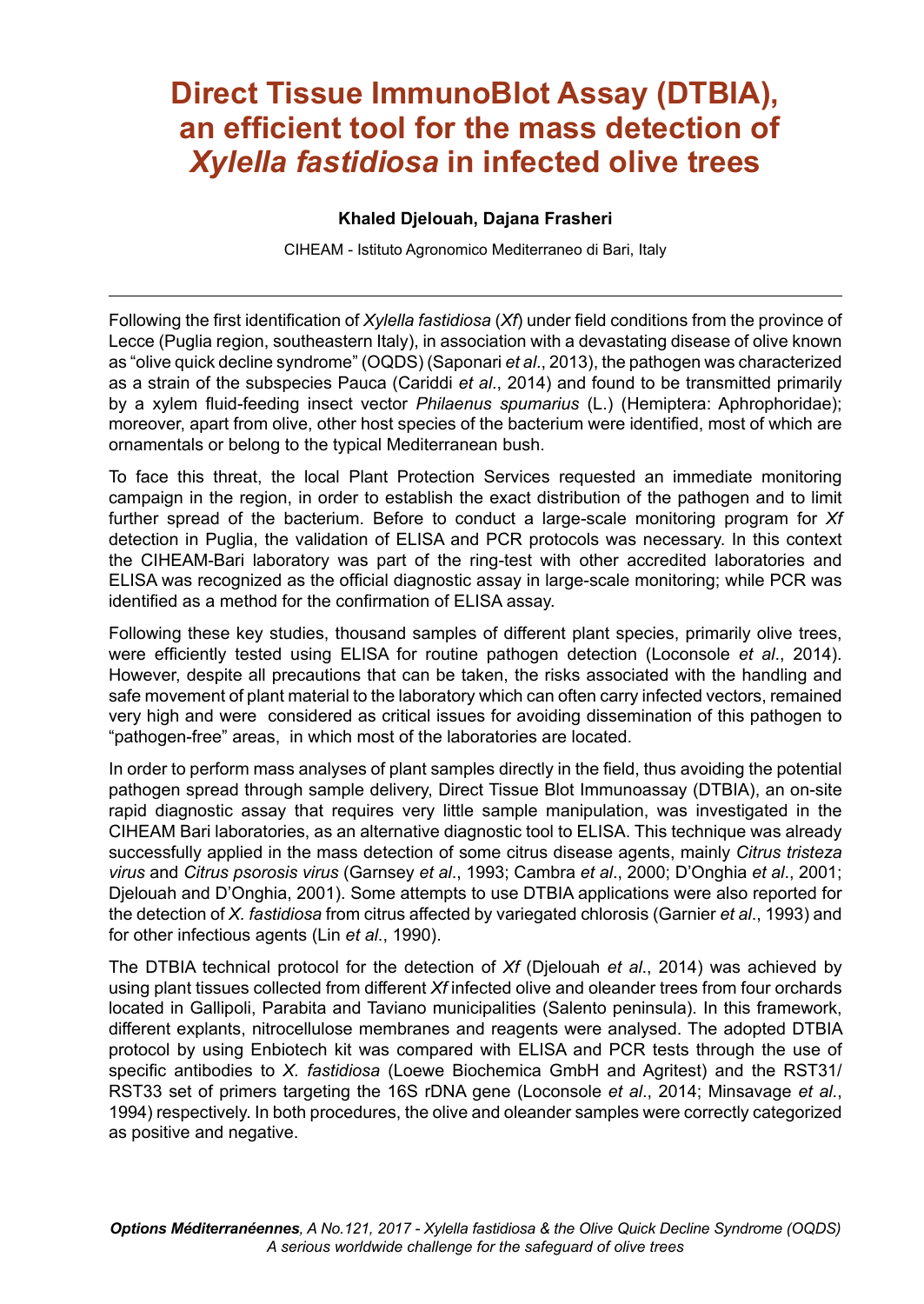The fresh mature twigs (2-5 mm in diameter), collected from the four quadrants of the tree, showed very distinct and homogeneous stained areas and proved to be the best explant for pathogen detection; moreover, the 0.45 um nitrocellulose membranes evidenced better results in terms of blot colour reaction. Similarly, concerning the protein-binding sites, the use of 1% fat milk solution, coupled with a gentle stirring on a shaker for 1 h, performed better than BSA, which has been commonly used in previous research (Garnsey *et al*., 1993; Garnier *et al*., 1993; DíOnghia *et al*., 2001). Interestingly, no apparent difference was observed between fresh, 1 month stored blotted membranes as well as between membranes printed directly in the ield, and those printed in the laboratory.

Results obtained using the DTBIA also highlighted the importance of adopting appropriate sampling for effective pathogen detection in large scale monitoring especially in the early stages of infection. Because the bacterium is unevenly distributed within the canopy, and because four twigs can be printed in each quadrant of the grid drawn on a membrane, two quadrants can be allocated to each tree to be tested, so that a number of representative twigs is therefore analysed. Whereas, young suckers should be avoided for sampling since they are probably infected at a later stage because of the xylem translocation of the bacterium.

The overall results of this protocol by using the Enbiotech commercial Kit proved that the technique is user-friendly, fast and does not require sophisticated equipment or highly skilled operators. DTBIA is an accurate and highly reliable serological test for processing a large number of samples. The eficiency comparable to ELISA and PCR, combined with the advantages of easier handling, speed and cost, makes DTBIA a valid alternative to ELISA in large-scale surveys for occurrence of *Xf*. Thus, it could be proposed as an effective alternative method for on-site detection of *Xf*. Moreover, the printing of membranes directly in the ield prevents infections from spreading to *Xf*-free areas, through the movement of plant material with pathogen vectors for laboratory testing.

In table 1 is reported the DTBIA protocol for the detection of *Xylella fastidiosa*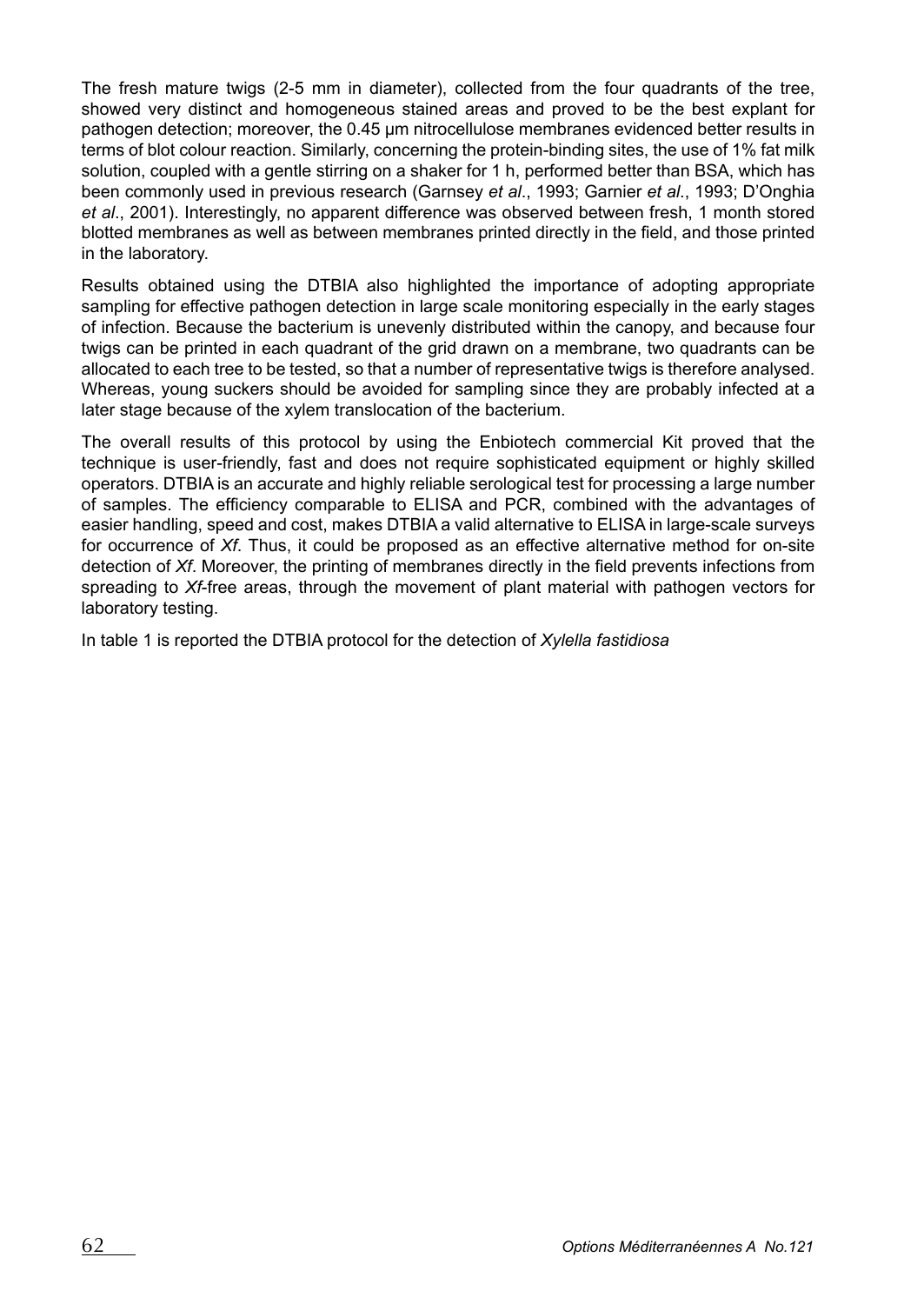## **Table 1. DTBIA PROTOCOL FOR THE DETECTION OF** *XYLELLA FASTIDIOSA*

| <b>MEMBRANE PREPARATION &amp; TISSUE BLOTS</b>                                                                                                                                                                                                                                                          |                  |
|---------------------------------------------------------------------------------------------------------------------------------------------------------------------------------------------------------------------------------------------------------------------------------------------------------|------------------|
| Distinct squares are delimited on nitrocellulose membranes 0.45<br>um pore size with high affinity for binding proteins.                                                                                                                                                                                |                  |
| Smooth cut sections are made from cross sections of mature<br>twigs (2 mm in diameter), then gently pressed to the nitrocellulose<br>membranes.<br>Each twig is printed twice in grid. Printed membranes are left to dry                                                                                |                  |
| for 20 - 30 min at room temperature.                                                                                                                                                                                                                                                                    |                  |
| <b>BLOCKING ASPECIFIC SITES</b>                                                                                                                                                                                                                                                                         |                  |
| The membranes are incubated in 1% fat milk solution for 1h at RT<br>on an orbital shaker, for the saturation of protein-binding sites.                                                                                                                                                                  |                  |
| The membranes are washed with PBS Buffer (0.05% Tween 20) on<br>an orbital shaker 3 times x 3 min each.                                                                                                                                                                                                 | <b>RAT JISLE</b> |
| ADDITION OF Xf SPECIFIC ANTIBODIES & MEMBRANES STAINING                                                                                                                                                                                                                                                 |                  |
| The membranes are immersed for 2h in a solution containing Xf<br>specific alkaline phosphatase-conjugated antibodies.                                                                                                                                                                                   |                  |
| The conjugated antibodies solution is discarded and the<br>membranes are washed three times using the washing solution.                                                                                                                                                                                 |                  |
| The membranes are stained by immersion in a solution obtained<br>by dissolving one tablet of Sigma FastTM BCIP-NBT in 10ml of<br>distilled water, until a purple-violet colour appears in the positive<br>samples (around 2-3 min). The reaction is stopped by washing the<br>membranes with tap water. |                  |
| <b>MEMBRANES READING</b>                                                                                                                                                                                                                                                                                |                  |
| The membranes are observed under a low power magnification<br>lens (X10-X20). The presence of purple-violet coloration on stem<br>section reveals the presence of X. fastidiosa infection.                                                                                                              |                  |